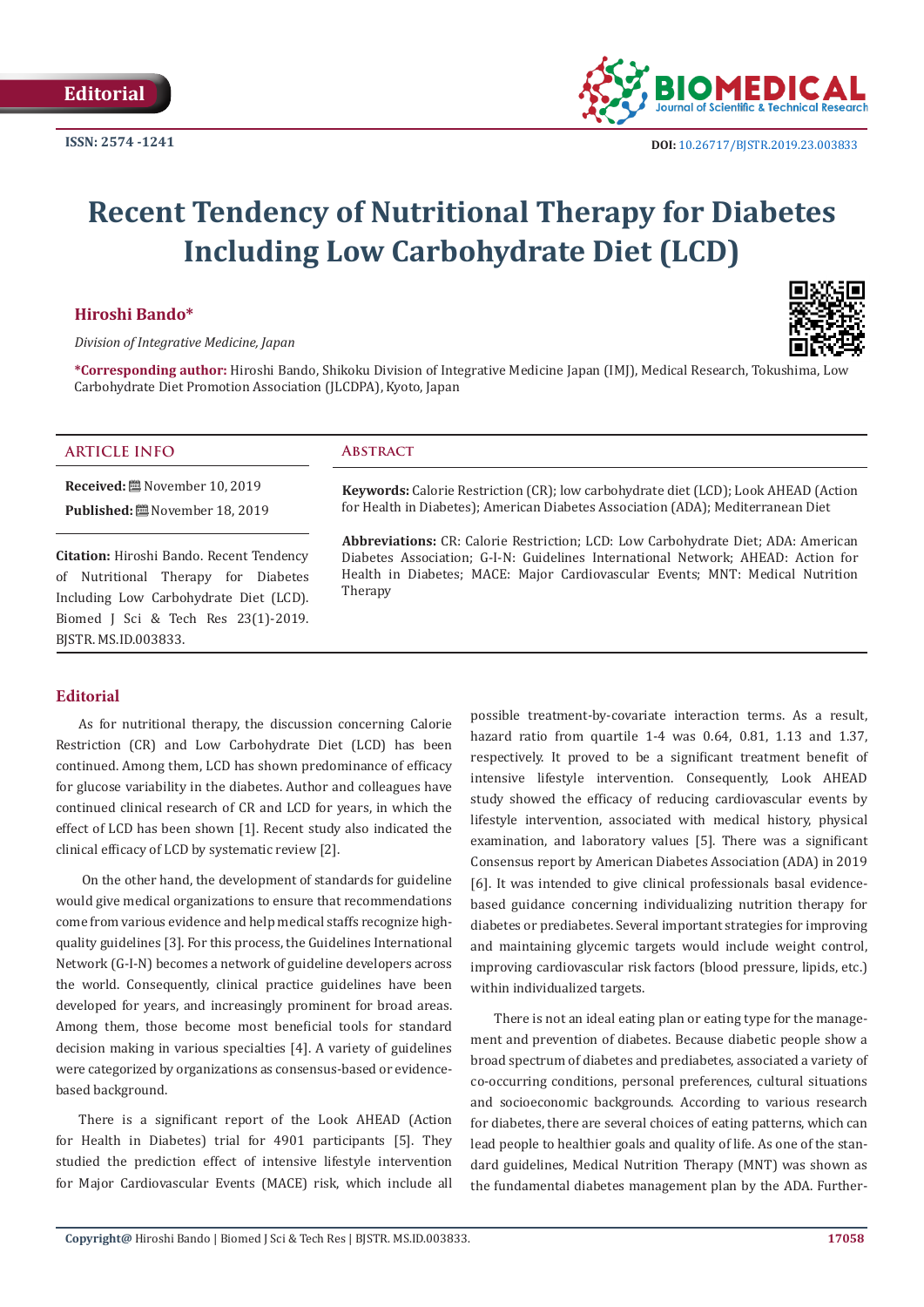more, MNT will be reassessed by several health care providers in frequent times for changing life stages and health situations in the future [7,8]. Current consensus report includes guidelines on prediabetes, which was not informed in last edition in 2014 [9]. The characteristic point of this edition would describe prediabetes, type 1 and 2 diabetes mellitus. Nutrition treatment for gestational diabetes and children is shown in other ADA publications, which is Standards of Medical care in Diabetes in 2019 [8].

The present consensus report has revealed the fundamental comment as follows [6]. They are

a. Reducing overall carbohydrate intake for diabetic individuals has demonstrated the most evidence for improving glycemia and may be applied in a variety of eating patterns that meet individual needs and preferences, and

b. For select T2DM adults not meeting glycemic targets or where reducing ant glycemic medications is a priority, reducing overall carbohydrate intake with low- or very low-carbohydrate eating plans is a viable approach. There are some consensus recommendations for eating patterns [6]. They include

a. A variety of eating patterns are acceptable for the management of diabetes,

b. Health care providers should focus on the key factors that are common among the patterns, until the evidence surrounding comparative benefits of different eating patterns in specific individuals strengthens. Some examples are shown, including

- c. Emphasize non-starchy vegetables.
- d. Minimize added sugars and refined grains, and

e. Choose whole foods over highly processed foods to the extent possible.

 The report includes 9 types of nutritional therapy, which are described in the following.

a. U.S. Department of Agriculture (USDA): Dietary guidelines for Americans: it emphasizes various vegetables including fruits, grains lower fat dairy and protein foods [10].

b. Mediterranean Diet: It emphasizes plant-based food, fish, seafood, olive oil, dairy products in low to moderate amounts, typically fewer than 4 eggs/week, red meat and wine in low frequency and amounts and rarely concentrated sugars or honey. It reduces risk of diabetes, A1c value, triglycerides and risk of major cardiovascular events. There are several evidences concerning clinical efficacy [11,12].

c. Vegetarian or Vegan: It emphasizes plant-based vegetarian eating, and devoid all flesh foods without egg or dairy products. It can reduce risk of diabetes, A1c value, body weight, and lower LDL-C and non-HDL-C [13,14].

d. Low-Fat: It emphasizes vegetables, fruits, starches, lean protein sources, and low-fat dairy products. It has some effects for reducing risk of diabetes and body weight [15,16].

e. Very Low-Fat: It emphasizes fiber-rich vegetables, beans, fruits, whole intact grains, nonfat dairy, fish, and egg whites and comprises 70–77% carbohydrate (including 30–60 g fiber), 10% fat and 13–20% protein. It would lower blood pressure and body weight [17].

f. Low-Carbohydrate Diet (LCD): It avoids starchy and sugary foods such as rice, pasta, bread, potatoes, and sweets. There is no consistent definition of LCD. In this review, LCD is defined as reducing carbohydrates to 26–45% of total calories. Its effects include A1C reduction, weight loss, lowered blood pressure, increased HDL-C and lowered triglycerides [18-20].

g. Very Low-Carbohydrate Diet (VLCD): It often has a goal of 20–50 g of nonfiber carbohydrate a day to induce nutritional ketosis. In this review, a VLCD eating pattern is defined as reducing carbohydrate to less than 26% of total calories [18- 20].

h. Dietary Approaches to Stop Hypertension (DASH): It emphasizes vegetables, fruits, and low-fat dairy products and includes whole intact grains, poultry, fish, and nuts. In contrast, it reduces in saturated fat, red meat, sweets, and sugarcontaining beverages. It can reduce risk of diabetes, body weight and blood pressure level [21,22].

i. Paleo: It emphasizes foods theoretically eaten regularly during early human evolution. It includes lean meat, fish, vegetables, shellfish, eggs, nuts and berries, and avoids grains, dairy, salt, refined fats, and sugar. It probably has mixed results and inconclusive evidence [23,24].

### **Conclusion**

In conclusion, further recommendations for individualization of goals can be observed in the ADA Standards of Medical Care in Diabetes 2019 [8]. Important focus of management for diabetes would be

a. Achieving and maintaining body weight goals and

b. Making delay or prevention of complications of diabetes. This article would be expected to become a reference of nutritional therapy for diabetes in the future.

#### **References**

- 1. [Bando H, Ebe K, Muneta T, Bando M, Yonei Y \(2018\) Difference of](https://asploro.com/difference-of-glucose-variability-between-low-carbohydrate-diet-lcd-and-calorie-restriction-cr-2/) [Glucose variability between Low Carbohydrate Diet \(LCD\) and Calorie](https://asploro.com/difference-of-glucose-variability-between-low-carbohydrate-diet-lcd-and-calorie-restriction-cr-2/) [Restriction \(CR\). Asp Biomed Clin Case Rep 2\(s1\): 4-15.](https://asploro.com/difference-of-glucose-variability-between-low-carbohydrate-diet-lcd-and-calorie-restriction-cr-2/)
- 2. [Yamada S, Kabeya Y, Noto H \(2018\) Dietary Approaches for Japanese](https://www.ncbi.nlm.nih.gov/pubmed/30104491) [Patients with Diabetes: A Systematic Review. Nutrients 10\(8\): 1080.](https://www.ncbi.nlm.nih.gov/pubmed/30104491)
- 3. [Qaseem A \(2012\) Guidelines International Network: Toward](https://www.ncbi.nlm.nih.gov/pubmed/22473437) [International Standards for Clinical Practice Guidelines. Annals of](https://www.ncbi.nlm.nih.gov/pubmed/22473437) [Internal Medicine 156\(7\): 525-531.](https://www.ncbi.nlm.nih.gov/pubmed/22473437)